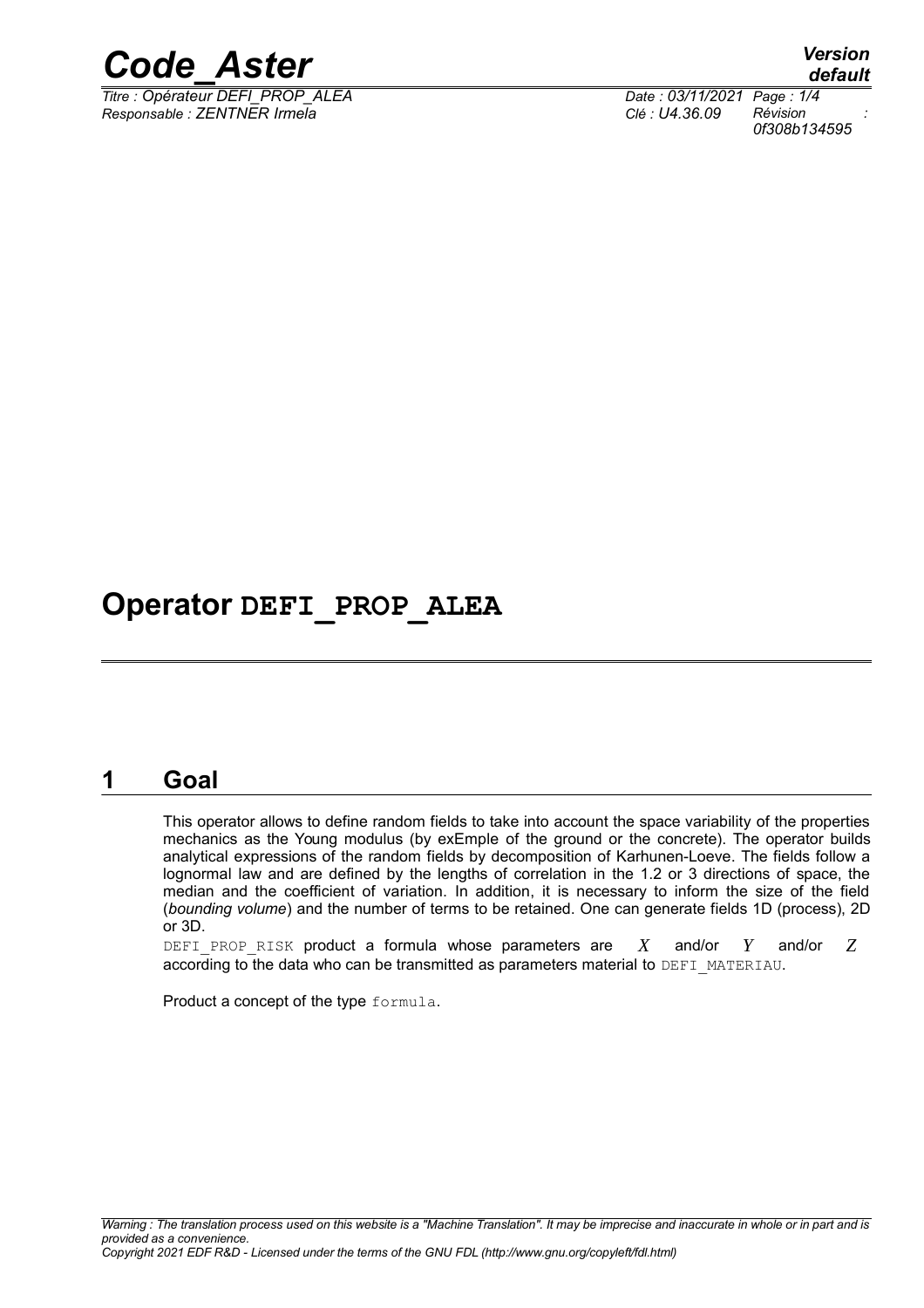# *Code\_Aster Version*

*Titre : Opérateur DEFI\_PROP\_ALEA Date : 03/11/2021 Page : 2/4 Responsable : ZENTNER Irmela Clé : U4.36.09 Révision :*

*0f308b134595*

### **2 Syntax**

| field |   | $[formula] = DEFI PROP ALEA$<br>INIT ALEA<br>nor<br>$=$   | [I]              |
|-------|---|-----------------------------------------------------------|------------------|
|       |   | MEDIAN<br>med<br>$=$                                      | [R]              |
|       |   | COEF VARI<br>Co<br>$=$                                    | [R]              |
|       |   | LONG CORR X<br>Lcx<br>$=$                                 | [R]              |
|       |   | xmin<br>X MINI<br>$=$                                     | [R]              |
|       |   | X MAXI<br>$=$<br>xmax                                     | [R]              |
|       |   | NB TERM X<br>/ Nbt<br>$=$                                 | [T]              |
|       |   | LONG CORR Y<br>Lcy<br>$\hspace{1.6cm} = \hspace{1.6cm}$   | [R]              |
|       |   | ymin<br>Y MINI<br>$\hspace{1.6cm} = \hspace{1.6cm}$       | [R]              |
|       |   | Y MAXI<br>ymax<br>$=$                                     | [R]              |
|       |   | / Nbt<br>NB TERM Y<br>$\hspace{1.6cm} = \hspace{1.6cm}$   | [I]              |
|       |   | LONG CORR Z<br>Lcz<br>$\hspace*{0.4em} = \hspace*{0.4em}$ | [R]              |
|       |   | zmin<br>Z MINI<br>$=$                                     | [R]              |
|       |   | Z MAXI<br>zmax<br>$=$                                     | [R]              |
|       |   | / Nbt<br>NB TERM Z<br>$=$                                 | $\left[1\right]$ |
|       | ♦ | NB TERM<br>/ Nbt<br>$=$                                   | [I]              |
|       | ♦ | PRECISION<br>/ prec<br>$=$                                | [R]              |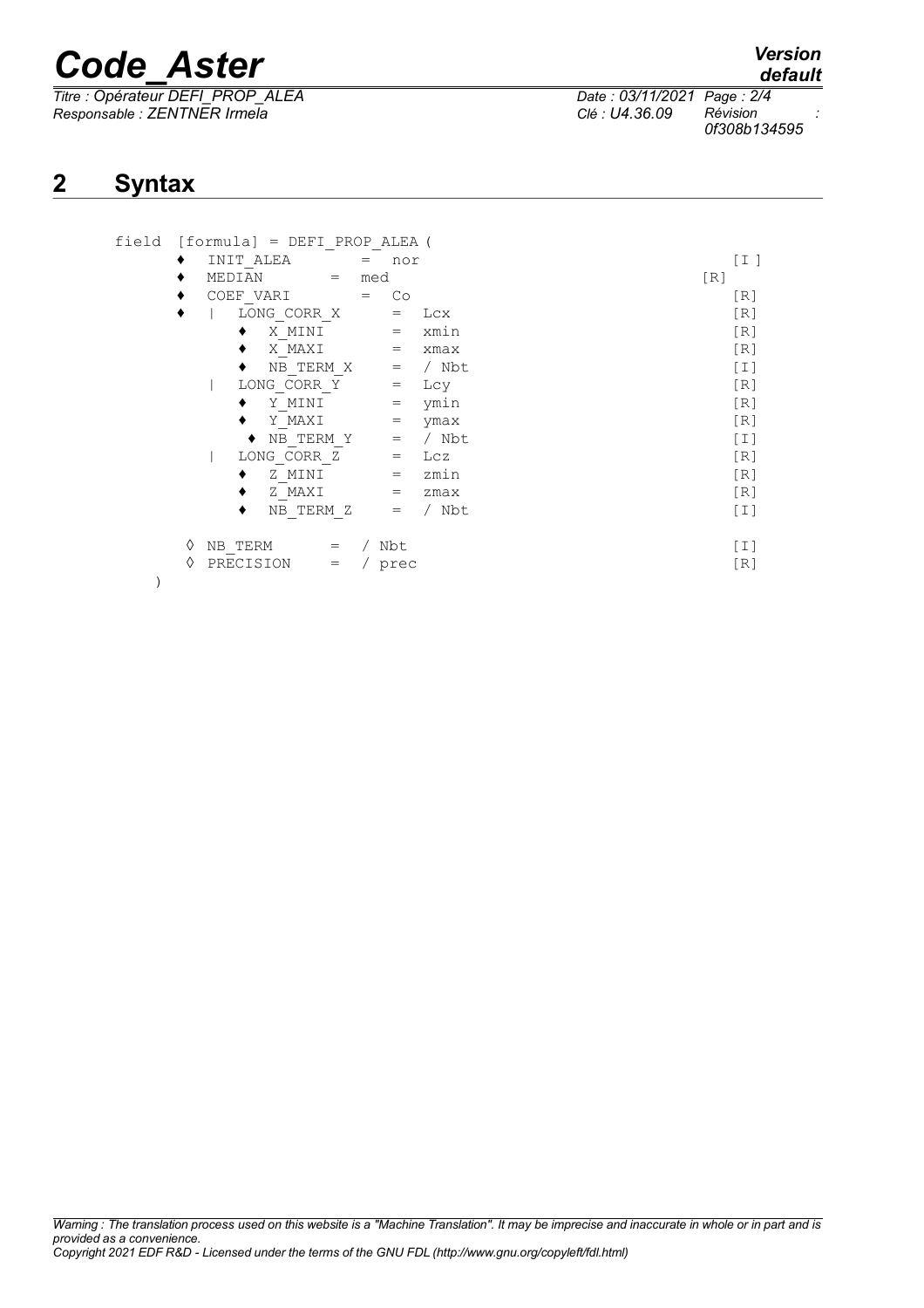# *Code\_Aster Version*

*Titre : Opérateur DEFI\_PROP\_ALEA Date : 03/11/2021 Page : 3/4 Responsable : ZENTNER Irmela Clé : U4.36.09 Révision :*

*0f308b134595*

### **3 Operands**

#### **3.1 Keyword INIT\_ALEA**

 $INT\text{ }ALEA = nor$  [I]

keyword INIT\_ALEA initialize the germ of the random continuations used to define the random fields. Two consecutive calculations with same initialization produce the same one then result.

#### **3.2 Keyword MEDIAN**

 $MEDIAN = med$  [R]

Keyword to define the median value of the lognormal random field. In general, the median value ESt associated with the value *best-estimate*.

#### **3.3 Keyword COEF\_VARI**

 $COEF$  VARI =  $cov$  [R]

Keyword to define the coefficient of variation of the random fields. The coefficient of variation is defined like the relationship between the standard deviation and the average of the random field. In the case of fields of lognormal laws, the standard deviation logarithmic curve  $\beta$  is related to the coefficient of variation by the formula  $^{(\beta^2)}-1)$  .

#### **3.4 WordS- keyS LONG\_CORR\_X, LONG\_CORR\_Y and LONG\_CORR\_Z**

| $\bullet$   LONG CORR X = LCX | TR1 |
|-------------------------------|-----|
| LONG CORR $Y = LCY$           | TR1 |
| LONG CORR $Z = LCZ$           | [R] |

Keyword to define the length of correlation of the random fields according to the direction *X* (so well informed).

The definition lengths of correlation is that of Vanmarcke:<br>*the function of correlation for the variable u* (here: the  $\int_{0}^{+\infty} R(u) du$  where  $R(u)$  is  $u$  (here: the distance according to the direction  $X$ ). The function of correlation is exponential simple  $R(u)\text{=}\exp ^{(-u/(0.5\, L_c))}$  according to each direction. LONG CORR Y and LONG CORR Z are similar to those of LONG CORR X for the directions *Y* and *Z* .

#### **3.5 WordS- keyS NB\_TERM\_X, X\_MINI and X\_MAXI**

Cbe wordS- keyS are obligatory if  $LONG CORR/X$  is well informed.

 $NB$  TERM  $X$  = NRX [I]

The number of terms to be retained for the decomposition of Karhunen-Loève according to the direction *X* . The number of terms defines the number of function clean and thus the small fluctuations of the variable parameter. As the random field is generated on unit fields  $[0,1]$ , it is necessary to choose the number of terms per report the size of the field and the discretization. Failing this, it is recommended to take  $Nbt$  equalize with the extension of the field (here xmax-xmin).

 $\bullet$  X MINI = xmin [I]

*Warning : The translation process used on this website is a "Machine Translation". It may be imprecise and inaccurate in whole or in part and is provided as a convenience. Copyright 2021 EDF R&D - Licensed under the terms of the GNU FDL (http://www.gnu.org/copyleft/fdl.html)*